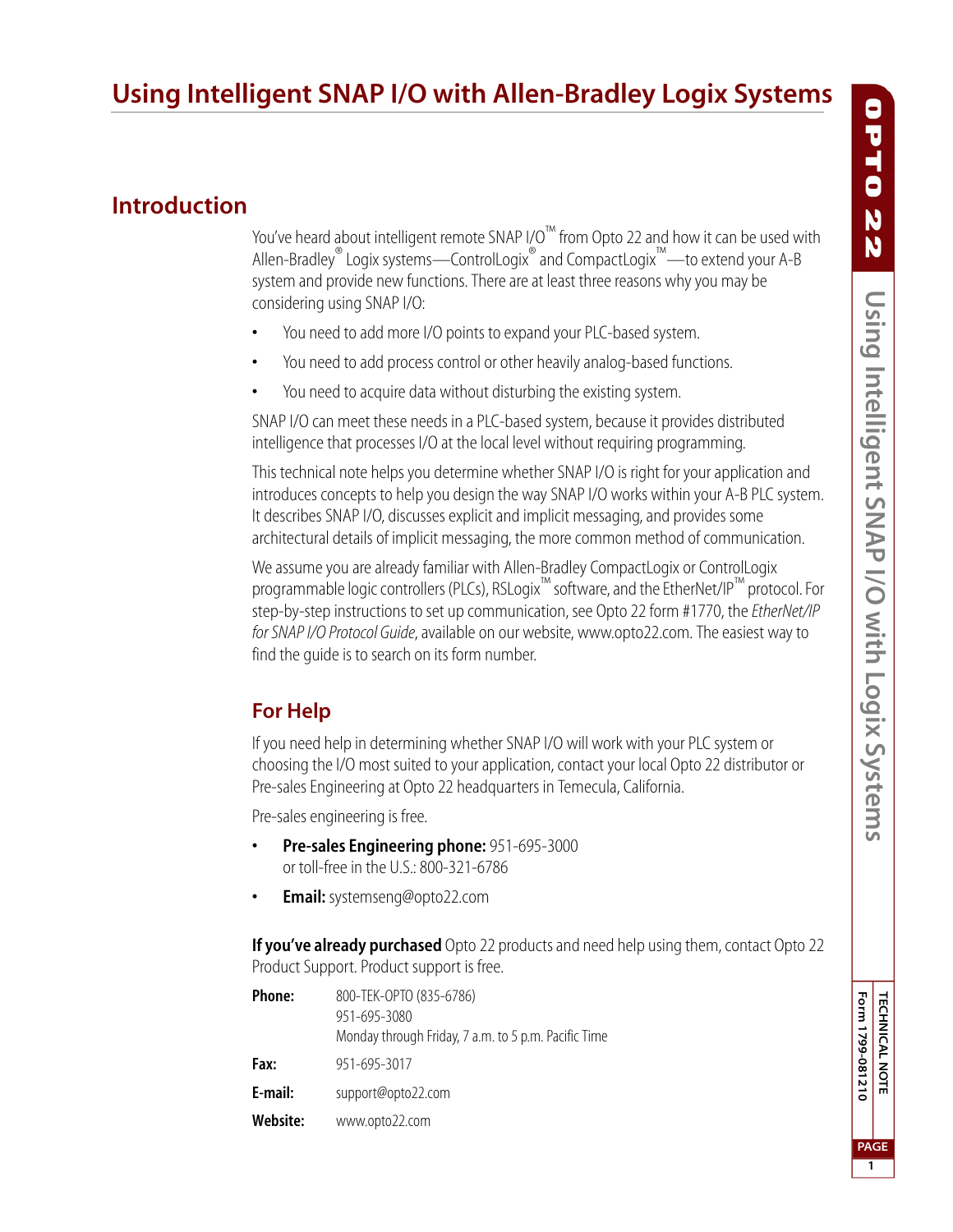## **What Is Intelligent Remote I/O?**

Fundamentally, in a PLC-based system the programmable logic controller does all the work: it scans all points, solves the logic, and then writes to all points. The speed with which it can do so is usually critical to the system. Depending on how busy the PLC is, adding new I/O points—or new functions such as heavy analog signal processing—may slow down scan rates to an unacceptable level, requiring that an additional PLC be added and programmed to provide more processing power.

A PLC-based system with intelligent remote SNAP I/O works in a different way, however: like a distributed control system (DCS), it distributes control. The PLC doesn't do all the work, but instead parcels out some of it to remote I/O processors. These processors provide communication, like a bus coupler, but also do more. Although they are not programmable like a PLC, they have functions built into them that automatically run once the I/O is configured. This distributed processing takes some of the load off the PLC, so that adding points or functions has much less of an impact on system performance.

Intelligent remote SNAP I/O works like this:

- **•** It scans its own I/O and processes most functions related to it (see list of functions on [page 3\)](#page-2-0).
- **•** It holds the data the PLC needs and sends it either at predetermined intervals or when requested by the PLC, and it communicates the PLC's writes to local I/O.
- **•** It continues to process local I/O even if communication with the PLC is lost. If communication is interrupted, it sets outputs to safe, predetermined levels.

## **SNAP I/O from Opto 22**

Opto 22's intelligent remote SNAP I/O supports EtherNet/IP, the protocol Allen-Bradley Logix systems are based on. SNAP I/O gives you new choices in the I/O you use to expand or build your PLC system.

Each industrially hardened SNAP I/O unit consists of the following:

- **•** An I/O processor we call the *brain*
- **•** A mounting rack
- **•** Analog, digital, and/or serial I/O modules as required at the remote location



I/O modules (analog, digital, serial)

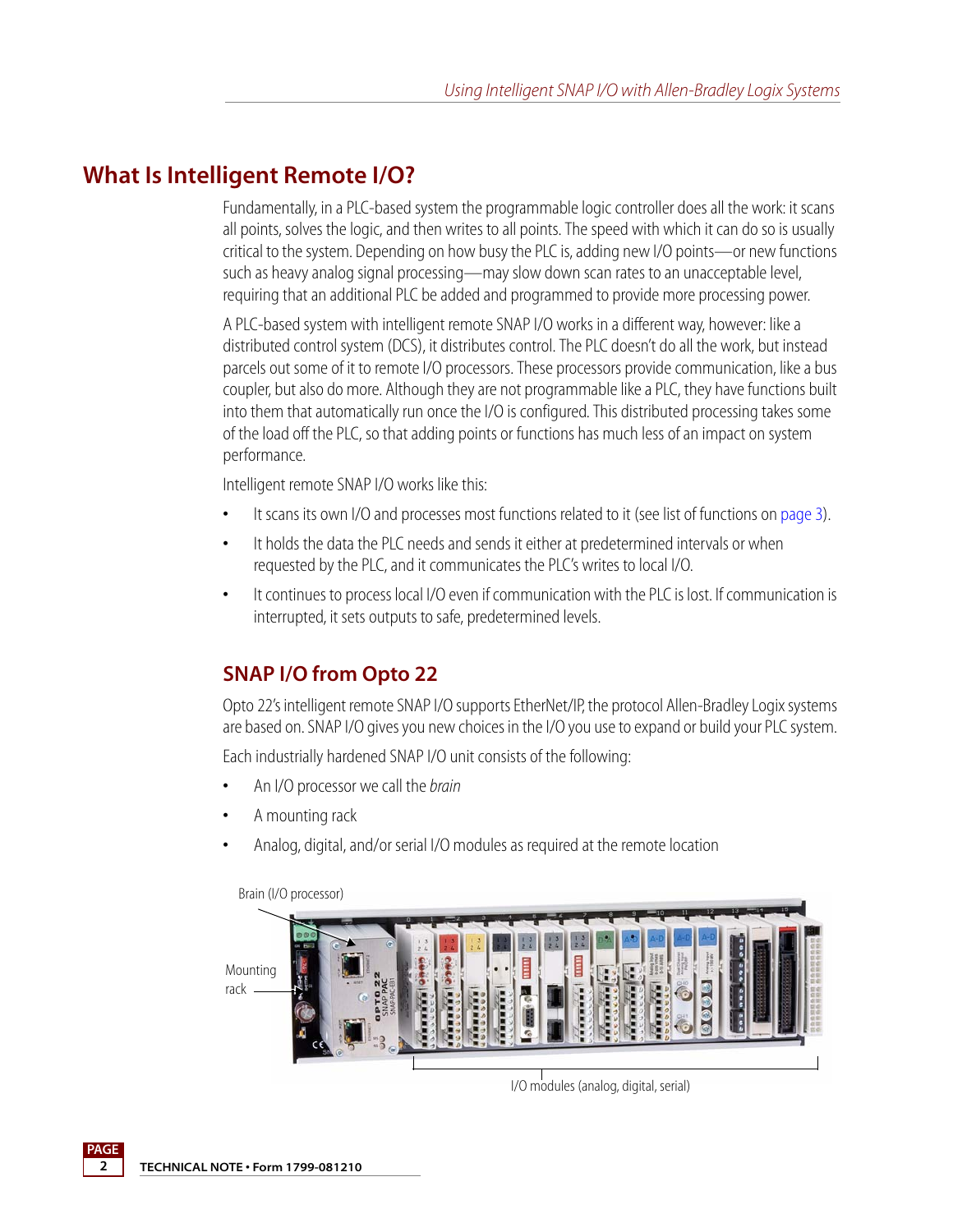#### <span id="page-2-0"></span>**Brain**

The brain provides Ethernet communication and built-in I/O processing functions. It is not programmable; functions are automatic once you configure the I/O. SNAP I/O brains can execute all of the following operations at the I/O level without additional programming:



Engineering unit conversion Thermocouple linearization Temperature conversion PID loop control (up to 96 loops per brain) Analog scaling Offset and gain (calibration) Analog ramping Output clamping Filter weight Minimum and maximum values

Watchdog timeout Analog and digital totalizing Time-proportional output (TPO) Input latching Pulse generation On-pulse and off-pulse measurement\* Frequency and period measurement\* High-speed counting (up to 20 kHz) $*$ Quadrature counting\*

\*Requires brain with high-speed digital functions

There are two brains to choose from:

- **•** The **SNAP-PAC-EB1** provides analog, digital, and serial functions and includes the high-speed digital functions listed above.
- **•** The **SNAP-PAC-EB2** provides analog, digital, and serial functions, but no high-speed digital.

Factory Mutual-approved part numbers are SNAP-PAC-EB1-FM and SNAP-PAC-EB2-FM.

For specifications on both brains, see Opto 22 form #1689, the *SNAP PAC Brains Data Sheet*. For installation and maintenance, see form #1690, the *SNAP PAC Brains User's Guide*. Both documents are available from our website, www.opto22.com.

#### **Mounting Rack**

SNAP PAC racks mount one brain and up to 4, 8, 12, or 16 I/O modules, so you can choose the size that fits the local requirements at the remote location. Analog, digital, and serial modules can all be mixed and used anywhere on the rack. The rack provides the backplane for communication between the brain and the modules it processes.



Mounting rack part numbers are:

| <b>Maximum capacity</b> | <b>Standard models</b> | <b>Factory Mutual-approved models</b> |
|-------------------------|------------------------|---------------------------------------|
| 4 modules               | SNAP-PAC-RCK4          | SNAP-PAC-RCK4-FM                      |
| 8 modules               | SNAP-PAC-RCK8          | SNAP-PAC-RCK8-FM                      |
| 12 modules              | SNAP-PAC-RCK12         | SNAP-PAC-RCK12-FM                     |
| 16 modules              | SNAP-PAC-RCK16         | SNAP-PAC-RCK16-FM                     |

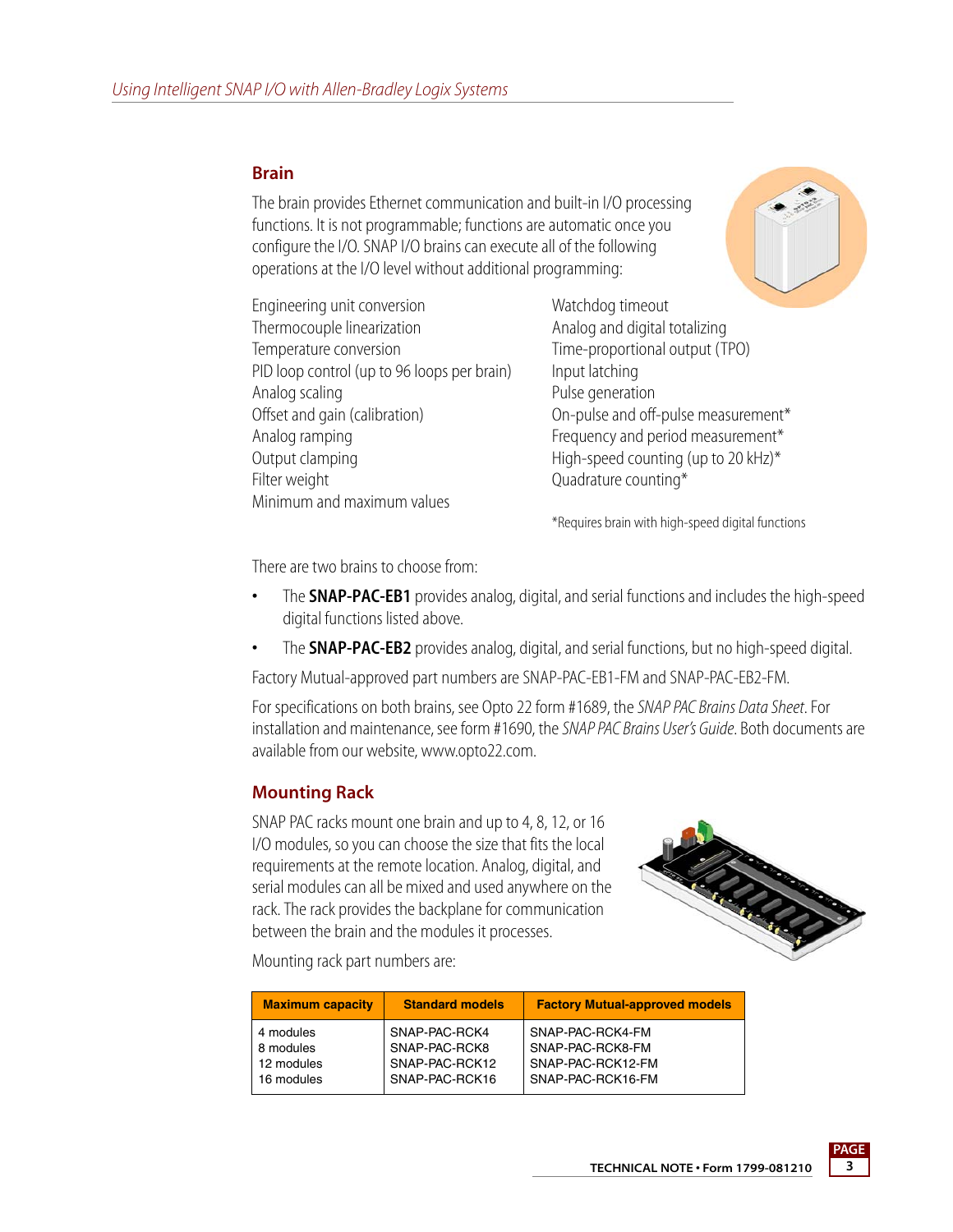#### **I/O Modules**

Opto 22's analog, digital, and serial I/O modules are known for their reliability and for their broad range of signal types. All modules are manufactured at our factory in Temecula, California, and each one is individually tested twice before it is shipped to you. Most modules are guaranteed for life.



Available signal types include the following:

| <b>Analog</b>                                                                                        | <b>Digital</b>                        | <b>Serial</b>                                                    |
|------------------------------------------------------------------------------------------------------|---------------------------------------|------------------------------------------------------------------|
| Current<br>Voltage<br>Rate<br>Temperature<br><b>RMS</b><br>pH/ORP<br>Resistance<br>Power measurement | AC<br>DC<br>Dry contact<br>Quadrature | <b>RS-232</b><br>RS-485/422<br>Profibus <sup>®</sup><br>Wiegand® |

Because SNAP analog I/O modules are software configurable, a single module can handle a variety of signal inputs. For example, the SNAP-AITM-8 provides eight channels of thermocouple or millivolt input. Each channel can be individually configured to accept a type B, C, D, E, G, J, K, N, R, S, or T thermocouple or a -75 to  $+ 75$  mV, -50 to  $+50$  mV, or -25 to  $+25$  mV input.

SNAP I/O modules each contain 1 to 32 points, depending on the model. With a 16-module rack of 32-point modules, the maximum number of points on one rack is 512.

All I/O modules are optically isolated, and all analog modules are transformer isolated. Many models also have channel-to-channel isolation. Factory Mutual-approved versions are available.

Click the Products tab on our website, www.opto22.com, to see the wide range of SNAP I/O modules and their specifications. Module data sheets are listed below:

| <b>SNAP Analog Input Modules Data Sheet</b><br>Analog input modules<br>1065<br>Isolated analog input modules<br>SNAP Isolated Analog Input Modules Data Sheet<br>1182<br><b>SNAP Analog Output Modules Data Sheet</b><br>Analog output modules<br>1066<br><b>SNAP Digital Input Modules Data Sheet</b><br>0773 | <b>I/O Module</b>     |
|----------------------------------------------------------------------------------------------------------------------------------------------------------------------------------------------------------------------------------------------------------------------------------------------------------------|-----------------------|
| SNAP Digital Output Modules Data Sheet<br>Digital output modules<br>1144<br>High-density digital modules<br>SNAP High-Density Digital Modules Data Sheet<br>1556<br><b>SNAP Serial Communication Modules Data Sheet</b><br>Serial modules<br>1184                                                              | Digital input modules |

All documents are available on our website, www.opto22.com. The easiest way to find a document is to search on its form number.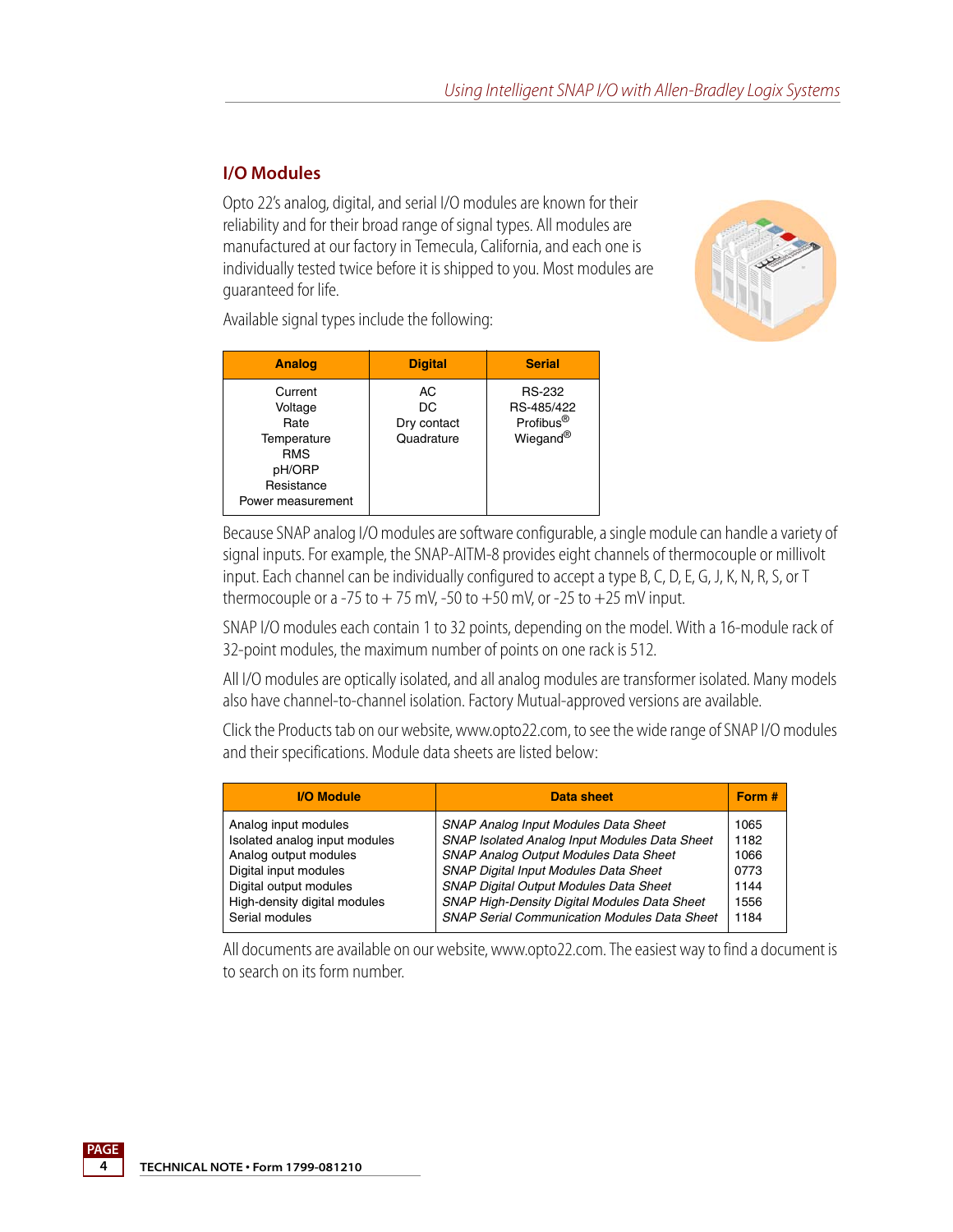## **About Opto 22**

Opto 22 was started in 1974 by one of the co-inventors of the solid-state relay (SSR), who discovered a way to make SSRs more reliable. In the late 1970s we developed the red-white-yellow-black color-coding system for input/output (I/O) modules, which is still a standard in the industry.

The first SNAP I/O modules were introduced in 1996. Just two years later, in 1998, we released the first Ethernet-based I/O unit, SNAP Ethernet I/O, based on the same open standards and protocols as the Internet.

Opto 22 is probably best known for its high-quality SSRs and I/O. Customers also appreciate our commitment to customer service. When you call Opto, you talk with a real person. Free pre-sales engineering and product support are provided by engineers at our headquarters in California. Documentation and training are also free.

## **Understanding EtherNet/IP Models for Communication**

EtherNet/IP, an industrial protocol developed by Allen-Bradley and currently supported by ODVA (Open DeviceNet Vendors Association), provides a widely used, standard communication method between products from various vendors. So a PLC that uses the EtherNet/IP protocol—such as a ControlLogix or CompactLogix PLC—can communicate easily with SNAP I/O, which also supports EtherNet/IP. Compatibility is guaranteed because SNAP I/O is EtherNet/IP conformance tested by ODVA.

Devices using the EtherNet/IP protocol function as either *scanners* or *adapters*.

- **•** PLCs are scanners. They can originate I/O data connection requests with other scanners and with adapters, and they can send or receive messages to or from other EtherNet/IP products.
- **•** SNAP I/O is an adapter. Adapters cannot store or originate the data communication parameters necessary to establish a connection. They send and receive I/O data only when requested to do so by a scanner.

### **Messaging**

PLCs using EtherNet/IP can communicate with SNAP I/O using both *implicit messaging* (often called I/O messaging) and *explicit messaging* (sometimes referred to as handshaking, communication by exception, or simply access).

- **•** Implicit, or I/O, messaging is the familiar way to communicate with remote I/O. Once the PLC has requested the connection initially, it receives blocks of data from the I/O at predetermined intervals (input) and writes data to the I/O, also at predetermined intervals (output).
- **•** Explicit messages, by contrast, are used for request/response transactions between the two devices. The PLC sends a request and the I/O returns a response.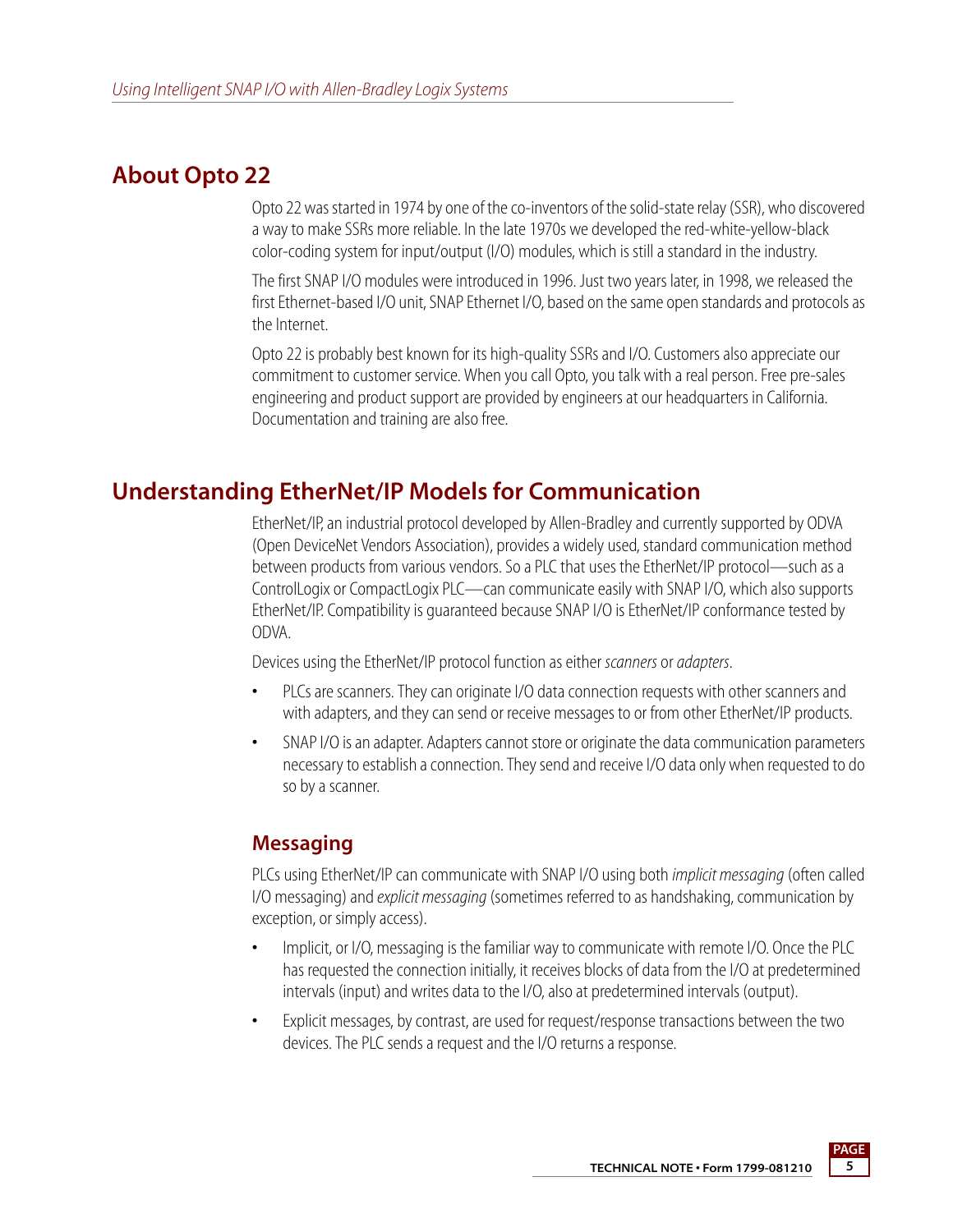In most cases you will use implicit messaging for communication with SNAP I/O, but there are times when explicit messaging is the better method. Let's take a look at how the two methods compare. The following table summarizes the similarities and differences.

| <b>Implicit (I/O) Messaging</b>                                                                                                                                                                                      | <b>Explicit Messaging (Handshaking)</b>                                                                                                                                                                                                                           |
|----------------------------------------------------------------------------------------------------------------------------------------------------------------------------------------------------------------------|-------------------------------------------------------------------------------------------------------------------------------------------------------------------------------------------------------------------------------------------------------------------|
| The SNAP I/O unit sends data at regular inter-<br>vals to one or more PLCs, without waiting for a<br>request. The PLC writes data to the SNAP I/O at<br>regular intervals.                                           | The PLC initiates communication only at specific<br>points in the ladder logic.                                                                                                                                                                                   |
| The PLC reads or writes blocks of data (for<br>example, the values of all analog points or all<br>counters).                                                                                                         | The PLC reads or writes an individual item of<br>data (such as the value of a single analog point<br>or one counter).                                                                                                                                             |
| Data from the SNAP I/O is always available for<br>use in the PLC.                                                                                                                                                    | Data from the SNAP I/O must be specifically<br>read before it can be acted upon.                                                                                                                                                                                  |
| More than one PLC can read the same data from<br>a SNAP I/O unit at the same time.                                                                                                                                   | Each PLC must access the SNAP I/O unit indi-<br>vidually.                                                                                                                                                                                                         |
| Highly efficient for high-speed scanning of I/O<br>(uses UDP and multicasting for communication).                                                                                                                    | Better for a complex command not suited to the<br>repetitive nature of scanning, for example, Read<br>and Clear Counter.                                                                                                                                          |
| Requires simple I/O configuration.                                                                                                                                                                                   | Requires simple I/O configuration.                                                                                                                                                                                                                                |
| I/O functions (thermocouple linearization, ramp-<br>ing, etc.) do not need to be programmed in lad-<br>der logic; they are handled automatically by<br>SNAP I/O.                                                     | I/O functions (thermocouple linearization, ramp-<br>ing, etc.) do not need to be programmed in lad-<br>der logic; they are handled automatically by<br>SNAP I/O.                                                                                                  |
| Assembly instances must be created for each<br>SNAP I/O unit, to define the data to be read or<br>written. Creating assembly instances is quick<br>and easy. Reads and writes are not programmed<br>in ladder logic. | Each read or write must be programmed in lad-<br>der logic. Programming takes time and effort. If<br>you have many similar but not identical SNAP<br>I/O units, however, this method may be faster<br>than creating assembly instances for each<br>SNAP I/O unit. |
| Multicast communication. Special router setup is<br>necessary to communicate past a router.                                                                                                                          | Point-to-point communication. Communicates<br>through a router without special setup.                                                                                                                                                                             |
| Quantity of data exchanged cannot exceed<br>~1000 bytes of input data or ~500 bytes of output<br>data.                                                                                                               | Data size limitation for each explicit request, but<br>no limit on number of requests.                                                                                                                                                                            |
| Maximum 16 connections                                                                                                                                                                                               | Maximum 16 connections                                                                                                                                                                                                                                            |

### **Models for Implicit and Explicit Messaging**

**Implicit messaging** in EtherNet/IP uses the producer-consumer model of communication. In the producer-consumer model, communication parameters are set up ahead of time. The producer does not wait for a data request but instead sends predetermined data at specified intervals. This data is multicast to one or more targets. The consumer listens for the data it wants and ignores other data.

In contrast, **explicit messaging** uses the master-slave (request-response) model of communication, which is familiar to many control engineers through its use in Modbus and many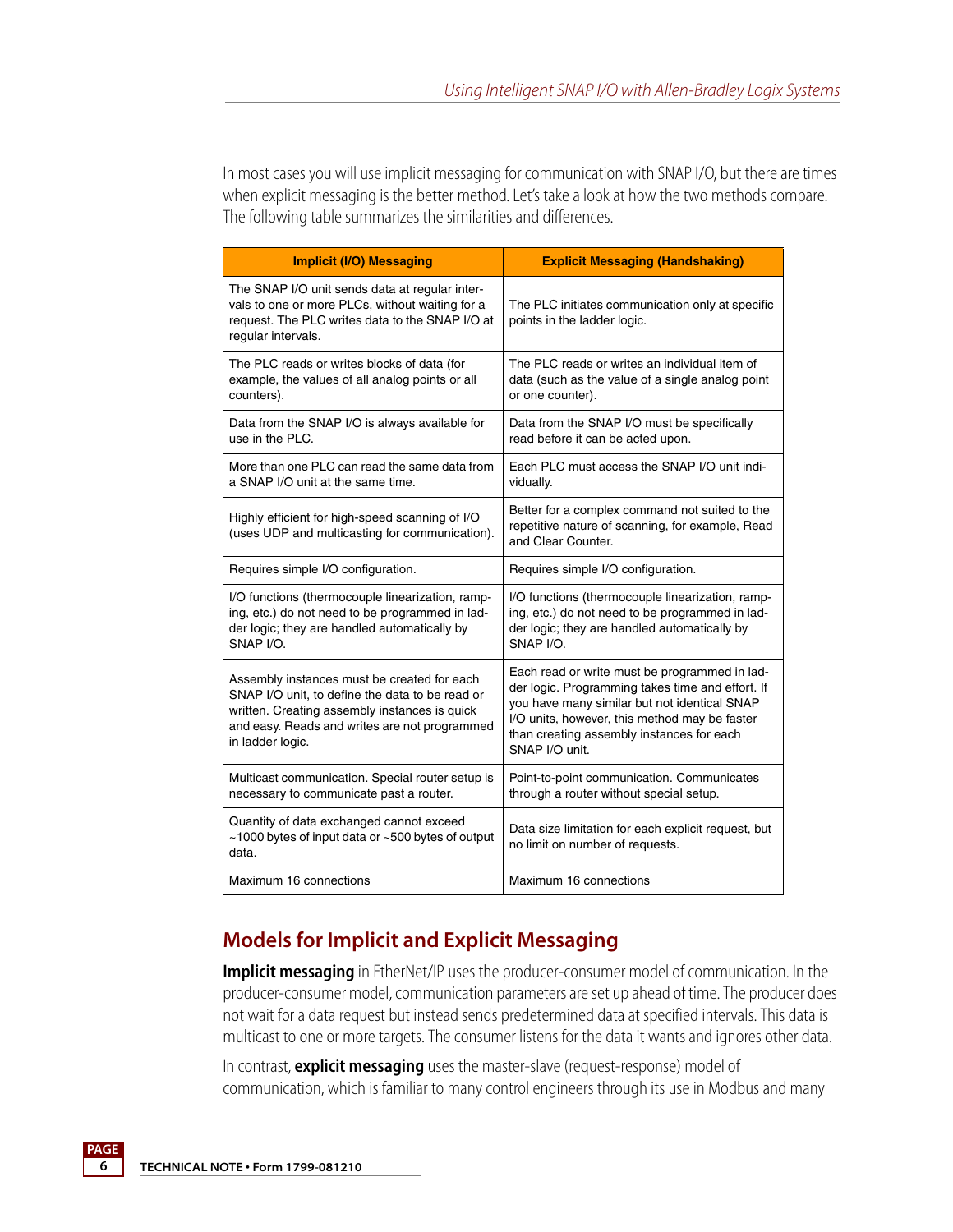other protocols. In master-slave communication, the master requests data from the slave, and the slave responds by delivering the data requested. Each communication is directed to a specific device (point-to-point).

Many customers using SNAP I/O with A-B Logix PLCs start with implicit messaging, which requires only configuring I/O and creating assembly instances for use in RSLogix. Explicit messaging requires configuring I/O as well, but it also requires programming in RSLogix. The rest of this technical note explains more about implicit messaging. For more detail on both messaging types, see form #1770, the *EtherNet/IP for SNAP PAC Protocol Guide.* 

## **Implicit Messaging in SNAP I/O and RSLogix**

Opto 22 SNAP I/O and A-B RSLogix PLCs communicate using bidirectional implicit messaging, which means that data flows at specified intervals in both directions and that each end of the connection acts as both producer and consumer. For example, the PLC is a consumer of input data from the SNAP I/O and a producer of output data to the SNAP I/O. The SNAP I/O produces data that it sends for the PLC to consume, and it consumes data the PLC produces for it.



So for each implicit messaging connection, there are two producer-consumer relationships, one for each direction of data flow. To accomplish this double data flow, a two-way conversation is set up and the data structures defined before communication begins. Most of this is easily done in **EtherNet/IP Configurator**, a free utility software program available on the Opto 22 website. Detailed instructions are in form #1770, the *EtherNet/IP for SNAP I/O Protocol Guide*, included with the download and also available separately on our website.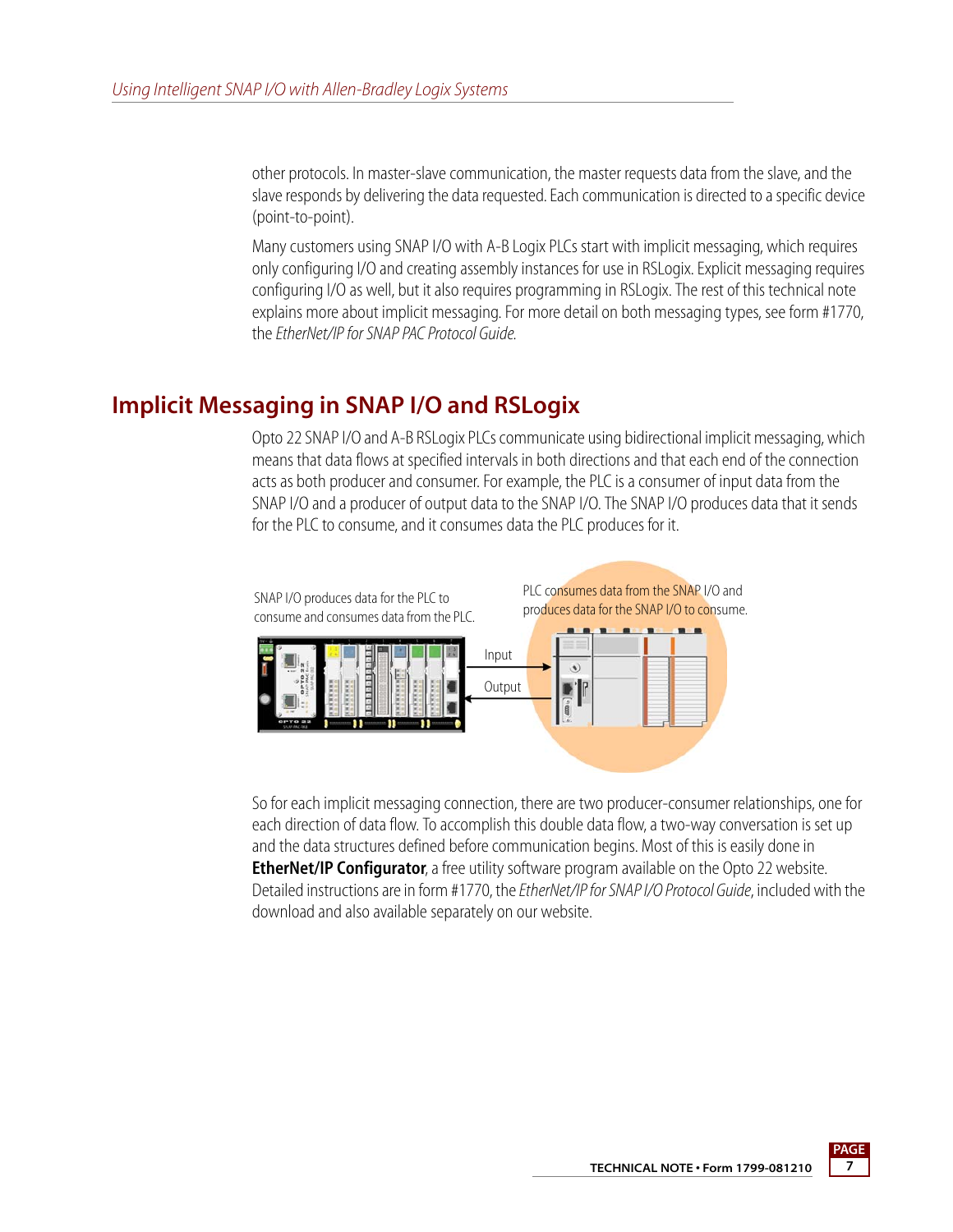## **Setting Up the Conversation: Configuring I/O**

Configuring I/O simply means defining the SNAP I/O hardware and its features to be used. Using EtherNet/IP Configurator and following the steps in form #1770, you create a configuration file for the I/O unit. You assign the brain an IP address for communication and configure functions that apply to the entire SNAP I/O unit, such as whether temperature readings should be in Fahrenheit or Celsius, and whether to use a watchdog timeout for communication with the PLC.

In the configuration file you also show which I/O module is in each position on the mounting rack and configure each point on the module: give it a name, choose its engineering units or range, and select features such as counting, pulsing, scaling, and so forth. Some other I/O functions—minimum/ maximum values and thermocouple linearization, for example—are automatic and need no configuration.

Configuration is simple because the dialog boxes present choices clearly. For example, here are the dialog boxes for configuring an analog input point; also notice how the modules and points are laid out in a tree behind the dialog boxes:



Once you've configured all modules and points, the next step is to define the data structures for communication by creating assembly instances.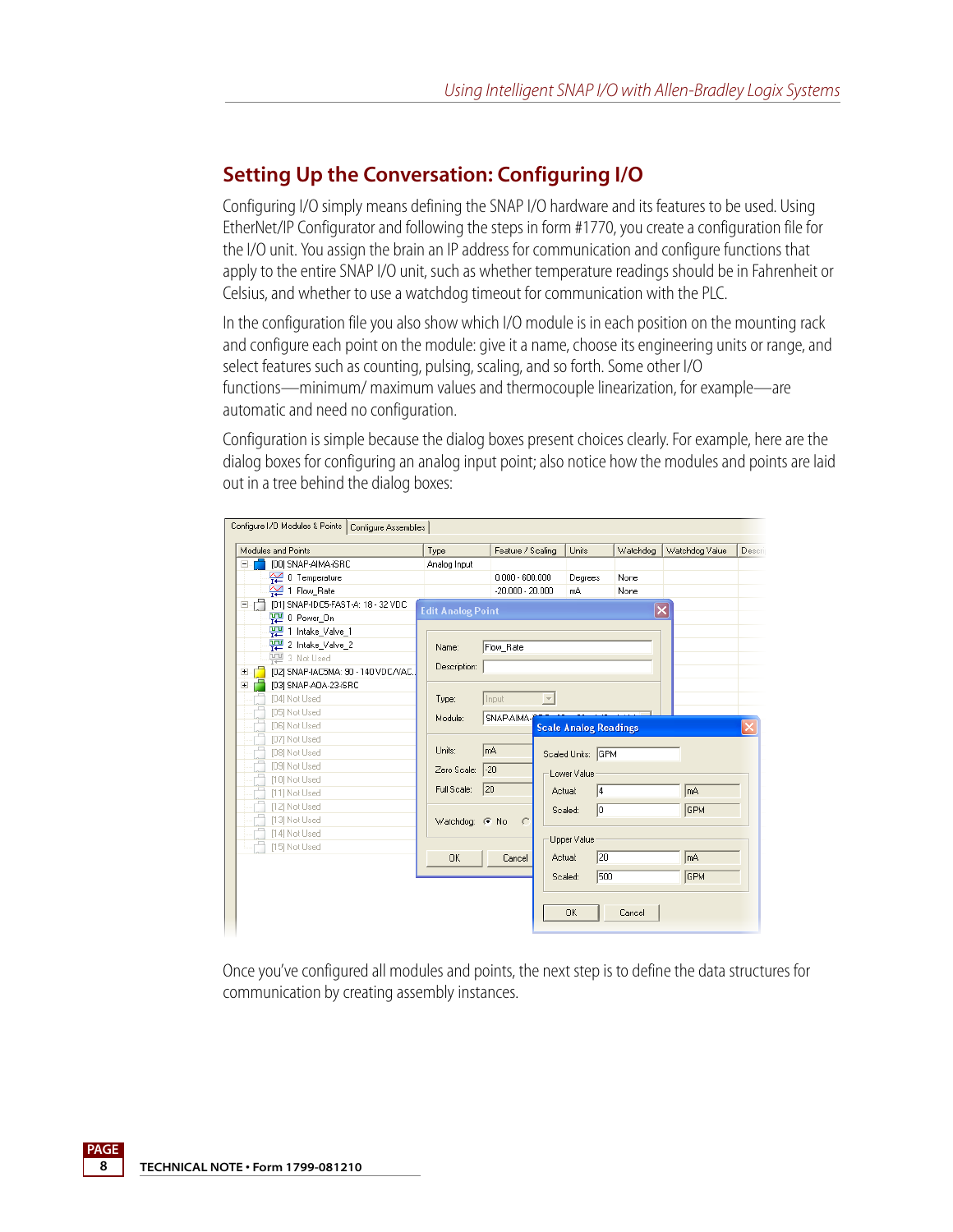## **Defining Data Structures: Creating Assembly Instances**

Each data flow direction requires one assembly instance. Again following the steps in the *EtherNet/IP for SNAP I/O Protocol Guide* (form #1770), you use EtherNet/IP Configurator to create these assembly instances and then download them to the SNAP I/O units. Then you'll enter the assembly instance numbers in RSLogix for the PLC.

When creating assembly instances for implicit messaging, think of each one as containing a specific set of data, either input or output:

- **Input instance**—the PLC needs to *read* this data from a SNAP I/O unit
- **Output instance**—the PLC needs to *write* this data to a SNAP I/O unit

For example, you might create input assembly instance 100 for data a PLC needs to read from a SNAP I/O unit at IP address 10.192.55.1. Communication is bidirectional and the PLC needs to write data to this SNAP I/O, so you would also create output assembly instance 101.



#### **What's in the Assembly Instance?**

The advantages of using SNAP I/O become apparent when you look at the contents of an assembly instance. While most manufacturers' remote I/O lets you read and write only status (or values in counts), SNAP I/O lets you read and write multiple attributes.

The next page shows an example of an input assembly instance as created in EtherNet/IP Configurator. Notice that in this input assembly you read both input and output points. Attributes include not only point values in Engineering Units (rValue), but also minimum value and low scale for the input, plus high clamp value for the outputs.

This input assembly currently includes 6 DINTs; you can include up to 125.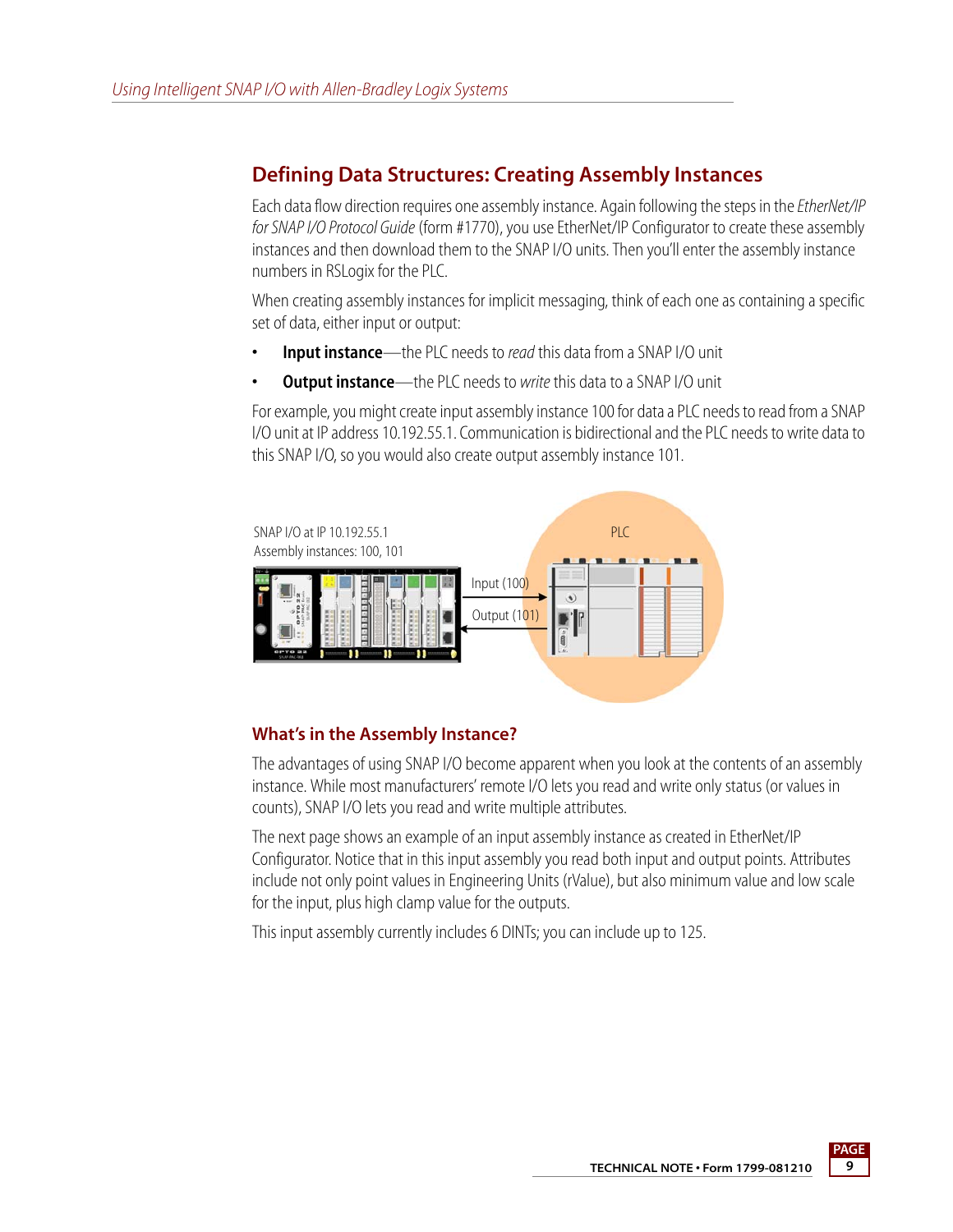| Configure I/O Modules & Points<br>Assembly Instance: 100 |                                         |                                                                   |                                  |                                                                                                                         | Configure Assemblies                                                                                                                                                                                              |  |                            |                                                                                                                                                 |   |                                 |           |                                                                                       |                          |                                                |                                                                                                       |  |  |
|----------------------------------------------------------|-----------------------------------------|-------------------------------------------------------------------|----------------------------------|-------------------------------------------------------------------------------------------------------------------------|-------------------------------------------------------------------------------------------------------------------------------------------------------------------------------------------------------------------|--|----------------------------|-------------------------------------------------------------------------------------------------------------------------------------------------|---|---------------------------------|-----------|---------------------------------------------------------------------------------------|--------------------------|------------------------------------------------|-------------------------------------------------------------------------------------------------------|--|--|
| 100                                                      |                                         |                                                                   |                                  | 101   102   103   104   105   106   107   108   109   110   111   112   113   114   115                                 |                                                                                                                                                                                                                   |  |                            |                                                                                                                                                 |   |                                 |           |                                                                                       |                          |                                                |                                                                                                       |  |  |
| #                                                        | <b>DINT</b>                             | Bit                                                               | Size                             | Class                                                                                                                   |                                                                                                                                                                                                                   |  | Instance                   |                                                                                                                                                 |   |                                 |           | Attribute                                                                             |                          |                                                |                                                                                                       |  |  |
| 0<br>1<br>$\overline{c}$<br>3<br>4<br>5                  | 0<br>1<br>$\overline{2}$<br>3<br>4<br>5 | 0<br>0<br>$\overline{0}$<br>$\overline{0}$<br>$\overline{0}$<br>n | 32<br>32<br>32<br>32<br>32<br>32 | AnalogInputPoint<br>AnalogInputPoint<br>AnalogInputPoint<br>AnalogOutputPoint<br>AnalogOutputPoint<br>AnalogOutputPoint | Class:                                                                                                                                                                                                            |  | <b>Add Assembly Member</b> | Flow Rate Mod:00 Pt:01<br>Flow Rate Mod:00 Pt:01<br>Flow Rate Mod:00 Pt:01<br>Pump 1 Mod:03 Pt:00<br>Pump_2 Mod:03 Pt:01<br>Pump 1 Mod:03 Pt:00 |   |                                 |           | Nalue<br>Minimum/Value<br>Nalue<br><b>Nalue</b><br>HighClamp<br>Instance Information: |                          | LowScaledEngineeringUnits<br>Attribute:        |                                                                                                       |  |  |
|                                                          |                                         |                                                                   |                                  |                                                                                                                         | <b>DiscreteInputPoint</b><br>DiscreteDutputPoint<br>AnalogInputPoint<br>AnalogOutputPoint<br>ScratchpadDINT<br>ScratchpadREAL<br>ScratchpadSTRING<br>PulseGenerator<br>RampController<br>PIDLoopController<br>Pad |  | CommunicationWatchdog      |                                                                                                                                                 | G | Point Name<br>Module:<br>Point: | $\vert$ 3 | Pump_2 (Mod:03 P -                                                                    | $\overline{\phantom{a}}$ | Value<br>Nalue<br>LowClamp<br><b>HighClamp</b> | CommWatchdogEnable<br>CommWatchdogValue<br>LowerScaledEngineeringUnits<br>UpperScaledEngineeringUnits |  |  |
|                                                          |                                         |                                                                   |                                  |                                                                                                                         | <b>OK</b>                                                                                                                                                                                                         |  | Cancel                     |                                                                                                                                                 |   |                                 |           |                                                                                       |                          |                                                |                                                                                                       |  |  |

Output assemblies can be equally flexible. Here's output assembly 101 as an example. Here you are writing values in Engineering Units (rValue) and HighClamp values to output points. But you are also writing data to an input point—in this case, calibration values (Offset and Gain).

Note that this ability to read and write to both input and output points in input and output assemblies adds a great deal of flexibility. On an analog output point, for example, you could read the current HighClamp value, then write a new HighClamp value to the point, and then read it again to verify that it actually clamped at the value you specified.

| Configure I/O Modules & Points<br>Assembly Instance: 101 |                    |                | Configure Assemblies<br>100 101 102 103 104 105 106 107 108 109 110 111 112 113 114 115                                                                                                                                                                                                  |                                            |                                                                                     |                                                     |                                                                     |                                                                                                       |
|----------------------------------------------------------|--------------------|----------------|------------------------------------------------------------------------------------------------------------------------------------------------------------------------------------------------------------------------------------------------------------------------------------------|--------------------------------------------|-------------------------------------------------------------------------------------|-----------------------------------------------------|---------------------------------------------------------------------|-------------------------------------------------------------------------------------------------------|
| #                                                        | <b>DINT</b><br>Bit | Size           | Class                                                                                                                                                                                                                                                                                    | Instance                                   |                                                                                     | Attribute                                           |                                                                     |                                                                                                       |
| 0<br>0<br>1<br>1<br>$\overline{c}$<br>$\overline{2}$     | 0<br>0<br>0        | 32<br>32<br>32 | AnalogInputPoint<br>AnalogInputPoint<br>AnalogDutputPoint                                                                                                                                                                                                                                | Pump 1 Mod:03 Pt:00                        | Temperature Mod:00 Pt:00<br>Temperature Mod:00 Pt:00                                | Offset<br>Gain<br>iValue                            |                                                                     |                                                                                                       |
| 3<br>3<br>4<br>4                                         | 0<br>n             | 32<br>32       | AnalogDutputPoint<br>AnalogDutputPoint                                                                                                                                                                                                                                                   | Pump 2 Mod:03 Pt:01<br>Pump 1 Mod:03 Pt:00 |                                                                                     | Nalue<br>HighClamp                                  |                                                                     |                                                                                                       |
|                                                          |                    |                | <b>Add Assembly Member</b><br>Class:<br><b>DiscreteInputPoint</b><br>DiscreteDutputPoint<br>AnalogInputPoint<br>AnalogOutputPoint<br>ScratchpadDINT<br>ScratchpadREAL<br>ScratchpadSTRING<br>PulseGenerator<br>RampController<br>PIDLoopController<br>CommunicationWatchdog<br>Pad<br>0K | Cancel                                     | Instance Information:<br>Æ<br>Point Name<br>Pump_2 (Mod:03 P -<br>Module:<br>Point: | $\overline{\phantom{a}}$<br>$\overline{\mathbf{v}}$ | Attribute:<br>Value<br><i>Nalue</i><br>LowClamp<br><b>HighClamp</b> | CommWatchdogEnable<br>CommWatchdogValue<br>LowerScaledEngineeringUnits<br>UpperScaledEngineeringUnits |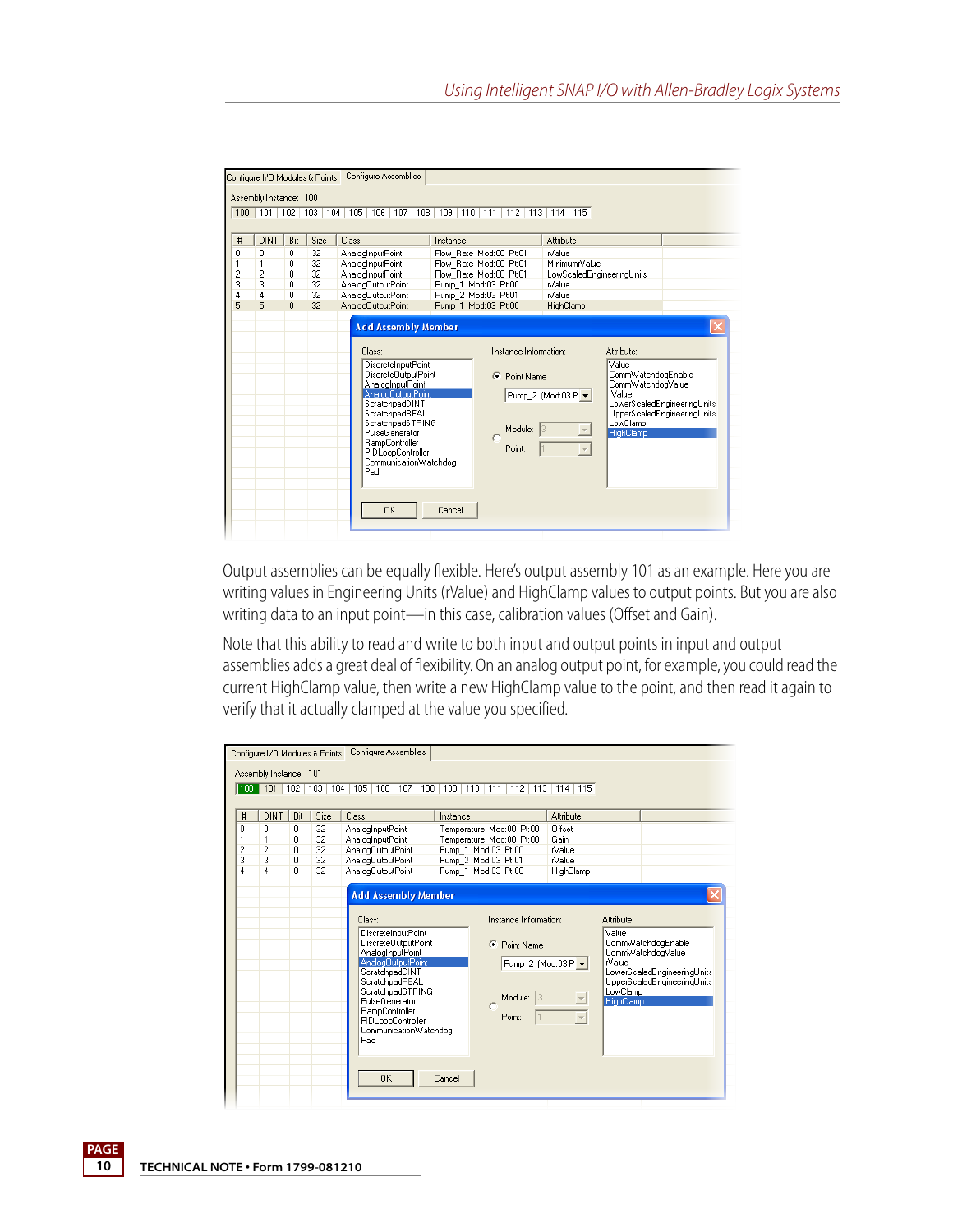#### **Attribute Data Available**

Assembly instances can include all of the following attribute data, shown below in tables by class. All attributes are detailed in the CIP chapter of the *EtherNet/IP for SNAP PAC Protocol Guide* (form #1770).

#### **Discrete Input Point**

| To do this                                                                                                                   | <b>Choose this attribute</b>         | In assembly |
|------------------------------------------------------------------------------------------------------------------------------|--------------------------------------|-------------|
| Read the state of the point                                                                                                  | Value                                | Input       |
| Read on- or off-latch                                                                                                        | On-latch, off-latch                  | Input       |
| Read the value of any feature you've configured on the point<br>(counter, on- or off-pulse, frequency, on- or off-totalizer) | <b>FeatureValue</b>                  | Input       |
| Clear the value of the configured feature                                                                                    | <b>ClearFeatureValue</b>             | Output      |
| Read which feature is currently configured                                                                                   | FeatureSelect                        | Input       |
| Select a different feature and enable it                                                                                     | FeatureSelect, then<br>FeatureFnable | Output      |

#### **Discrete Output Point**

| To do this                                                                     | <b>Choose this attribute</b> | In assembly |
|--------------------------------------------------------------------------------|------------------------------|-------------|
| Read the current state of the point                                            | Value                        | Input       |
| Turn the point on or off                                                       | Value                        | Output      |
| Write the value to set the point to in the event of communica-<br>tion failure | CommWatchdogValue            | Output      |
| Enable a communication watchdog on the point                                   | CommWatchdogEnable           | Output      |

#### **Analog Input Point**

| To do this                                                                              | <b>Choose this attribute</b>                            | In assembly |
|-----------------------------------------------------------------------------------------|---------------------------------------------------------|-------------|
| Read the value of the point in counts                                                   | Value                                                   | Input       |
| Read the value of the point in Engineering Units                                        | rValue                                                  | Input       |
| Read the minimum or maximum value in Engineering<br>Units                               | MinimumrValue<br><b>MaximumrValue</b>                   | Input       |
| Read the current low scale or high scale settings for the<br>point in Engineering Units | LowScaledEngineeringUnits<br>HighScaledEngineeringUnits | Input       |
| Write new low scale or high scale settings in Engineer-<br>ing Units                    | LowScaledEngineeringUnits<br>HighScaledEngineeringUnits | Output      |
| Write calibration values to the point                                                   | Offset, Gain                                            | Output      |
| Write an average filter weight value to the point                                       | AveragingFilterWeight                                   | Output      |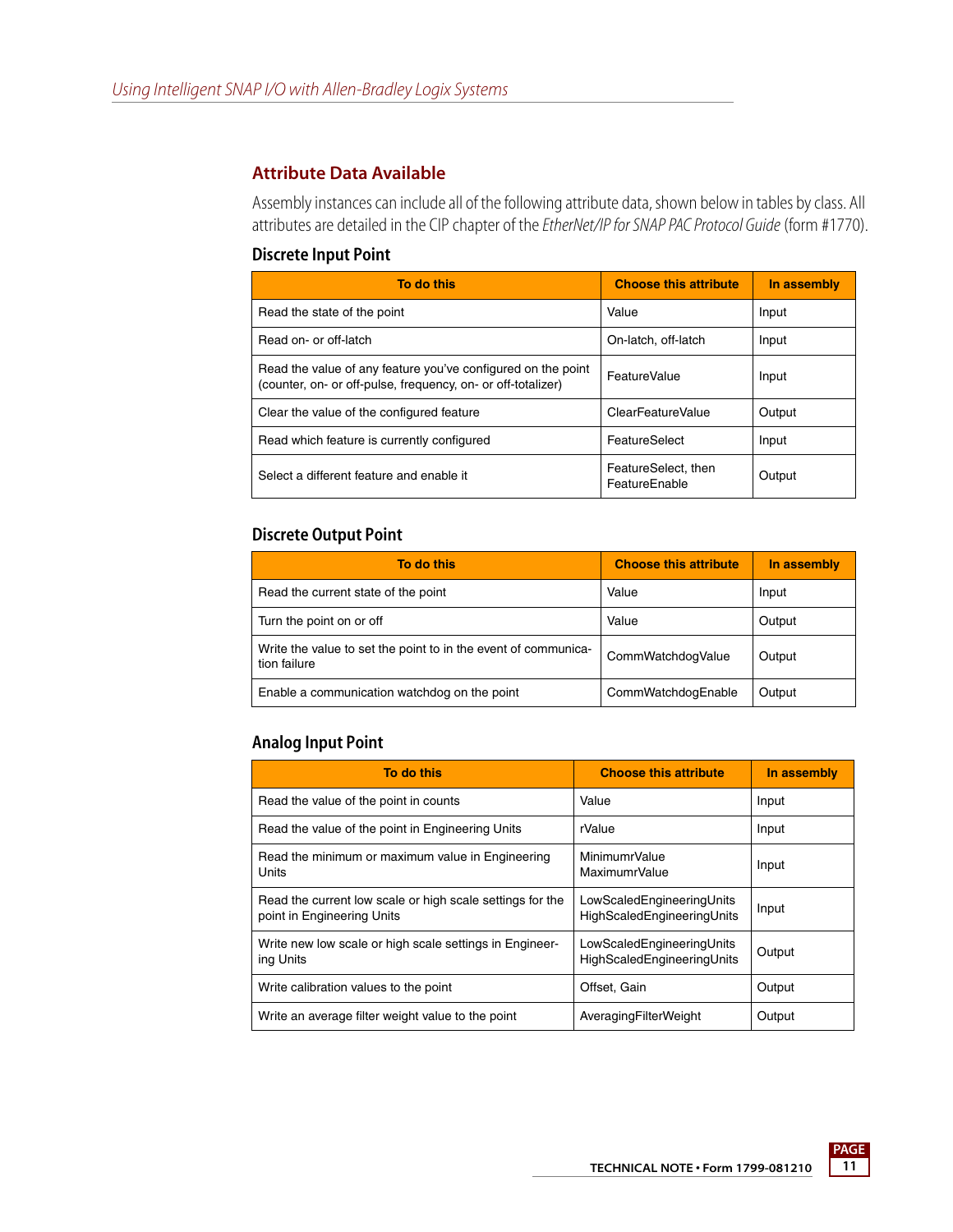| To do this                                                                                | <b>Choose this attribute</b>                               | In assembly |
|-------------------------------------------------------------------------------------------|------------------------------------------------------------|-------------|
| Read the value of the point in counts<br>Read the value of the point in Engineering Units | Value<br>rValue                                            | Input       |
| Write a value to the point in counts<br>Write a value to the point in Engineering Units   | Value<br>rValue                                            | Output      |
| Read current point scaling in Engineering Units                                           | LowerScaledEngineeringUnits<br>UpperScaledEngineeringUnits | Input       |
| Write new point scaling in Engineering Units                                              | LowerScaledEngineeringUnits<br>UpperScaledEngineeringUnits | Output      |
| Read the current low or high clamp on the point                                           | LowClamp, HighClamp                                        | Input       |
| Write a new low or high clamp to the point                                                | LowClamp, HighClamp                                        | Output      |
| Enable communication watchdog on the point<br>Set the watchdog value for the point        | CommWatchdogEnable<br>CommWatchdogValue                    | Output      |

#### **Analog Output Point**

#### **Pulse Generator**

| To do this                        |                                               | <b>Attributes</b>                | In assembly |
|-----------------------------------|-----------------------------------------------|----------------------------------|-------------|
| Read current pulse attributes     | Period<br>Percent<br>State<br>Delay           | PulseQuantity<br>PulsesRemaining | Input       |
| Write new pulse attributes        | Period<br>Percent<br>State<br>Delay<br>Invert | PulseQuantity<br>PulsesRemaining | Output      |
| Start or stop the pulse generator | Start, Stop                                   |                                  | Output      |

#### **Ramp Controller**

| To do this                                                                                                                   | <b>Attributes</b> | In assembly |
|------------------------------------------------------------------------------------------------------------------------------|-------------------|-------------|
| Read current ramping attributes                                                                                              | EndValue<br>Rate  | Input       |
| Write new ramping attributes<br>(To start ramping, write a non-zero value to Rate;<br>to stop ramping, write a zero to Rate) | EndValue<br>Rate  | Output      |
| Find out whether ramping is occuring now                                                                                     | State             | Input       |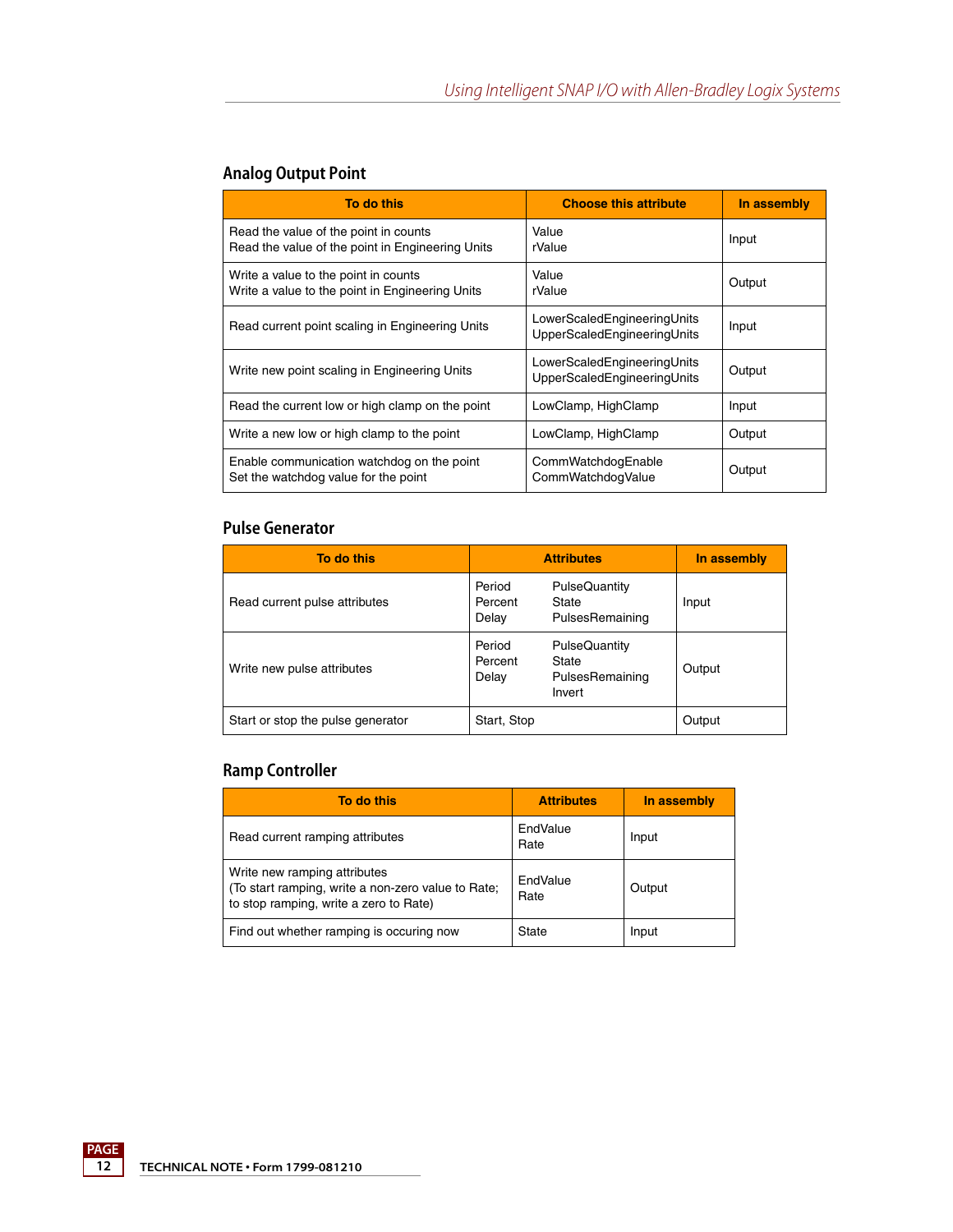#### **Communication Watchdog**

| To do this                                            | <b>Attributes</b> | In assembly |
|-------------------------------------------------------|-------------------|-------------|
| Read current timeout value for communication watchdog | Timeout           | Input       |
| Write new timeout value for communication watchdog    | Timeout           | Output      |

#### **PID Loop Controller**

| To do this                                   | <b>Choose this attribute</b>                                                                                                                                                                                                                                     |                                                                                                                                                                                                       | In assembly |
|----------------------------------------------|------------------------------------------------------------------------------------------------------------------------------------------------------------------------------------------------------------------------------------------------------------------|-------------------------------------------------------------------------------------------------------------------------------------------------------------------------------------------------------|-------------|
| Read the current attributes of the PID loop  | Algorithm<br>Mode<br>ScanRate<br>InputSource<br>InputLowRange<br>InputHighRange<br>SetpointSource<br>OutputDestination<br>OutputLowerClamp<br>OutputUpperClamp<br>MinimumOutputChange<br><b>MaximumOutputChange</b><br>OutputWhenInputLow<br>OutputWhenInputHigh | Input<br>Setpoint<br>Output<br>FeedForward<br>Gain<br>Integral<br>Derivative<br>FeedForwardGain<br><b>ScanCount</b><br>CurrentError<br>CurrentTermP<br>CurrenTerml<br>CurrentTermD<br>CurrentIntegral | Input       |
| Set or change the attributes of the PID loop | Algorithm<br>Mode<br>ScanRate<br>InputSource<br>InputLowRange<br>InputHighRange<br>SetpointSource<br>OutputDestination<br>OutputLowerClamp<br>OutputUpperClamp<br>MinimumOutputChange<br>MaximumOutputChange<br>OutputWhenInputLow<br>OutputWhenInputHigh        | Input<br>Setpoint<br>Output<br>FeedForward<br>Gain<br>Integral<br>Derivative<br>FeedForwardGain<br><b>ScanCount</b><br>CurrentError<br>CurrentTermP<br>CurrenTerml<br>CurrentTermD<br>CurrentIntegral | Output      |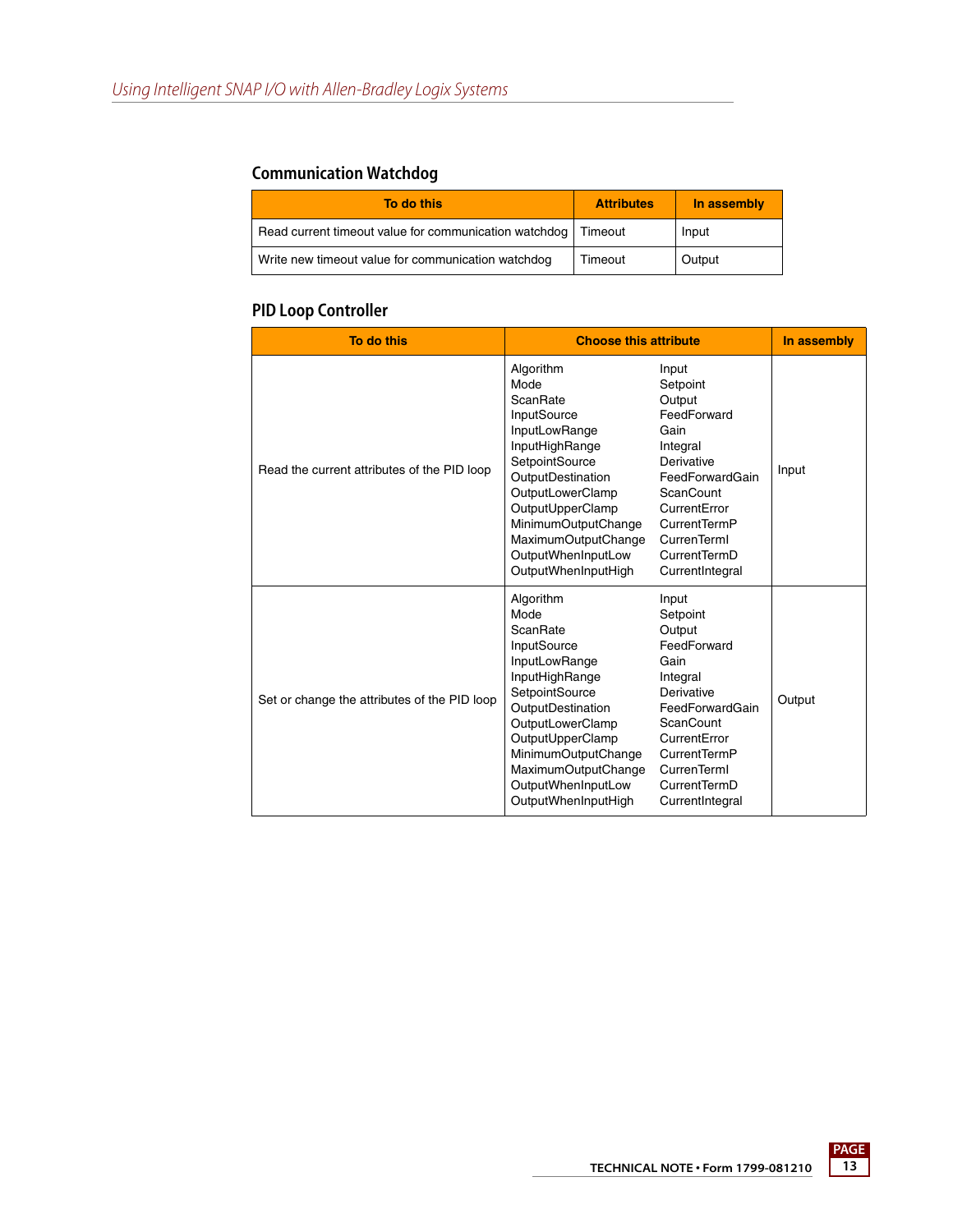### **More Complex Communication with Implicit Messaging**

So far we've assumed that you're using just one PLC to communicate with just one SNAP I/O unit. But the system you need may involve far more than this. Here are two examples to give you an idea of how to handle more complex communication.

#### **Example: One PLC with Multiple SNAP I/O Units**

If one PLC needs to communicate with multiple SNAP I/O units, you'll create input and output assembly instances for each SNAP I/O. Up to 16 assembly instances can be created for each SNAP I/O unit using assembly numbers 100–115. It doesn't matter which numbers you use as long as they are within that range.

Since communication requires both the assembly numbers and the IP address of the target, you can use the same assembly numbers for different SNAP I/O units or not, as you wish.

In the diagram at right, the PLC is communicating with three SNAP I/O units.

The PLC reads data from them via input instances and controls them (writes to them) via output instances.

Since communication uses a combination of assembly numbers and IP addresses, you can use the same or different assembly numbers for different SNAP I/O units.

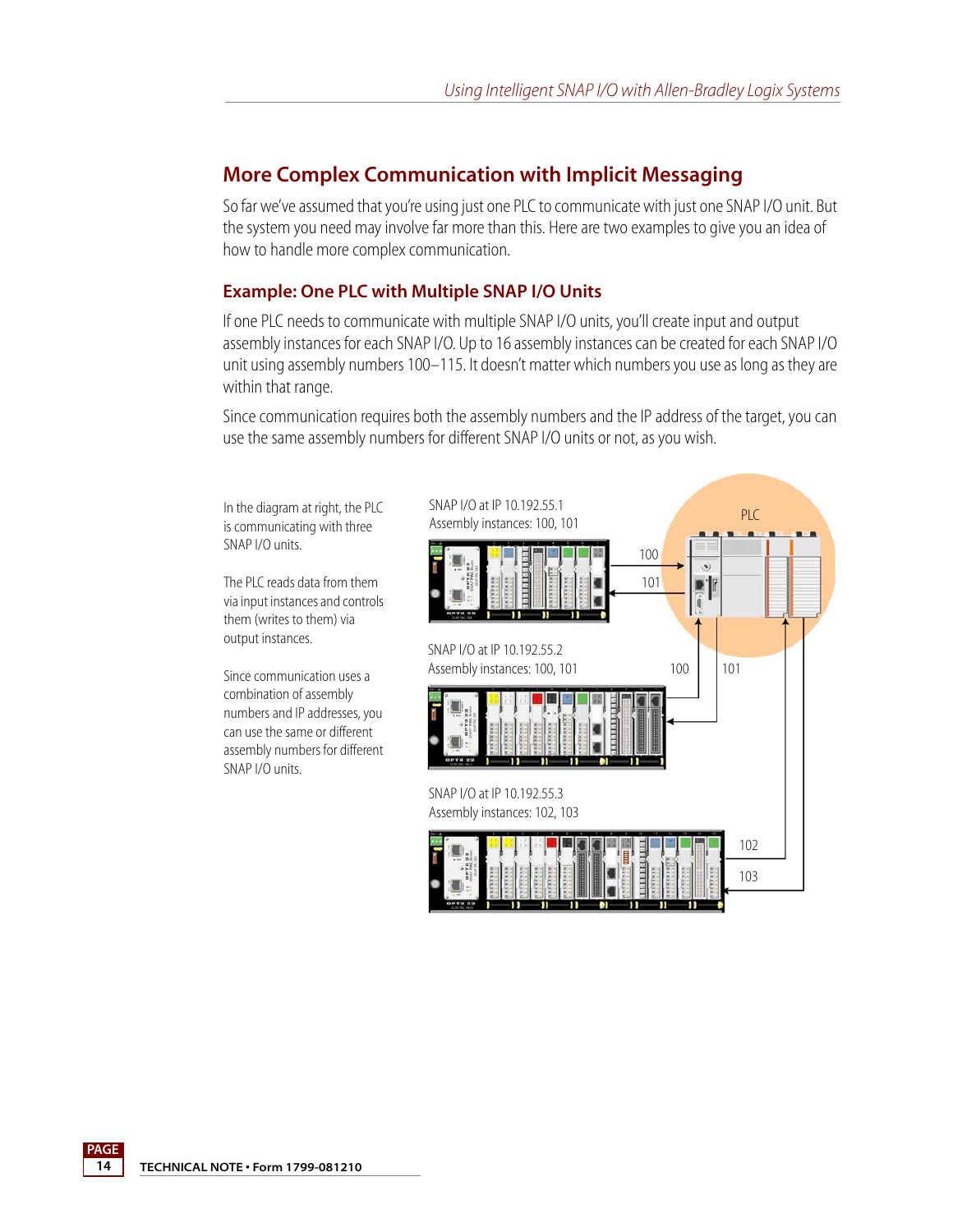#### **Example: Multiple PLCs with One SNAP I/O Unit**

Two or more PLCs can read the same input data from one SNAP I/O unit using the same input assembly instance (in this example, 100). The PLCs will receive the data at the same time, since the SNAP I/O is multicasting it. If different input data or different intervals are needed by other PLCs, create additional input instances.

Only one PLC can write to the SNAP I/O using assembly instance 101. Since implicit messaging is bidirectional, another output assembly must be used for the second PLC. This output assembly can be just a heartbeat packet (assembly instance 254 or 255), or, if you're very careful, the second PLC can also write to the SNAP I/O using a different assembly, such as 102. (Remember, you can create up to 16 assemblies per SNAP I/O unit and download them all to the SNAP I/O at once.) Note that you don't need to create the heartbeat packet in EtherNet/IP Configurator; it will be set up in RSLogix when you choose the appropriate Comm Format.

Multiple PLCs should never write to the same SNAP I/O unless they are writing to different points—for example, one might write to digital points and the other to analog points. Two PLCs writing to the same point will cause conflicts.



See the next page for another diagram.